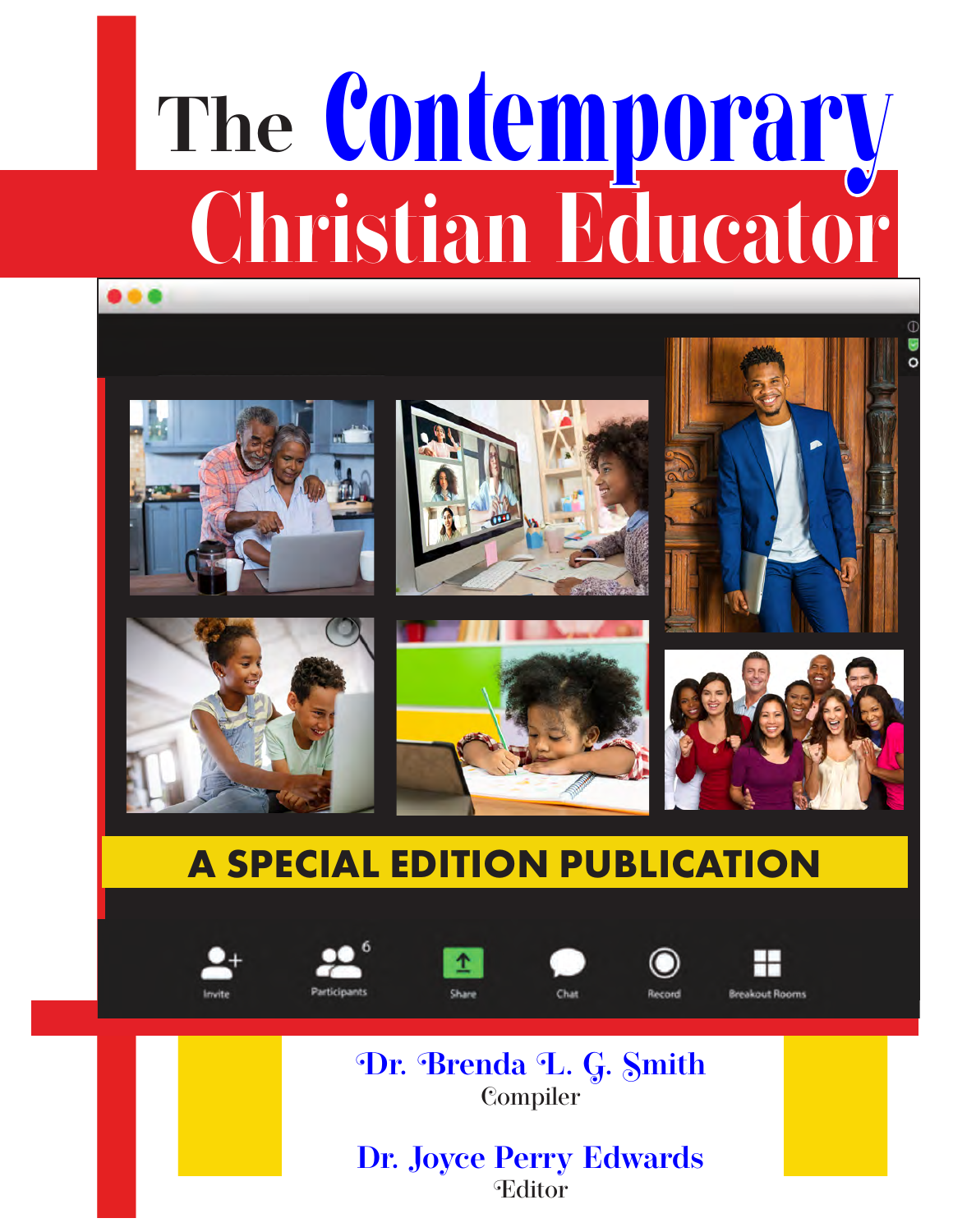# **RESOURCEFULNESSS**

#### **KEEPING KIDS IN SUNDAY SCHOOL** By Ms. Angela Marks

*In this article, Ms. Marks provides a very explicit blueprint for reshaping the ministry of Christian Education for children. Based on real life experiences, she advises us about the mental and spiritual perceptions of teachers and the strategies for spiritual teaching that are necessary for attracting children to the ministry and equipping them for their lifelong journey with God and this world.* 

The Christian Education Department at my church decided to make a change to our Sunday School. Attendance was low, and with our church implementing a tutoring program and band academy, it was a great idea to transition the summer months differently to keep those same children coming to the church. Sunday School for children was moved to Wednesday nights, which would be later call KidZone.

Wednesday Night KidZone hosted anywhere from 40 to 75 kids weekly with the majority of them from local neighborhoods and with ages ranging from preschool to high school. My normal routine after dismissal on a Kidzone night was to stand



in the front of the Fellowship Hall to be available to listen to any of the children that wanted to approach me with a thought about the lesson, a complaint about a sibling, to show me their new outfit, or to share what happened at school that day. There was one particular conversation with a child I will never forget. We had just finished wrapping up a lesson from the unit I was teaching entitled, "Hearing God's Voice." She walked up to me with a puzzled look on her face. She asked, "Why is KidZone so different from Sunday School?" After asking her what she meant, it didn't take long for her to rattle off the differences between the two. "Sunday School is boring. We listen to some of the same stories we already know, and it feels like school. KidZone is different. We feel good in KidZone."

I have traveled to many churches and taught children, conducted trainings and workshops, and one particular question has always been a constant, "How do we keep kids in Sunday School?" In response to that question, I always reflect on my own Sunday school experience. I would ride on the church van in anticipation for Sunday's class. It was typical for my Sunday school teacher, Mrs. Kathy Ransaw, to pop into our class in full costume and use an altered voice to present to us the Biblical character of the day. We would rush to make sure that our activity books were completed just to have her check our work and doodle a picture of her with curly hair, a smile, and those unforgettable dangling earrings. I would marvel at her teaching methods. She would play games and make up songs for the lessons with an enthusiasm and cheerful disposition, which made you never want to miss the class. She knew how to bring the Bible to life, to make application of Biblical narratives and principles real, and teach in a way that you didn't want to leave class because you could feel the power of God's word. We would remember every word she said, hanging onto the scriptures as if they were golden treasures—which of course they are.

#### **The Challenge**

Today, teaching this generation of children has become difficult. Growing up, our parents made attending Sunday school a priority. Many children are given this option but for some, it's not even thought of. Oftentimes, parents won't even attend and demonstrate its importance in their own lives while at the same time while encouraging their children to go.

Sunday mornings are now in competition with sports. During the pandemic, children were not interested in attending Zoom sessions after sitting in front a computer for hours of formal education. Having them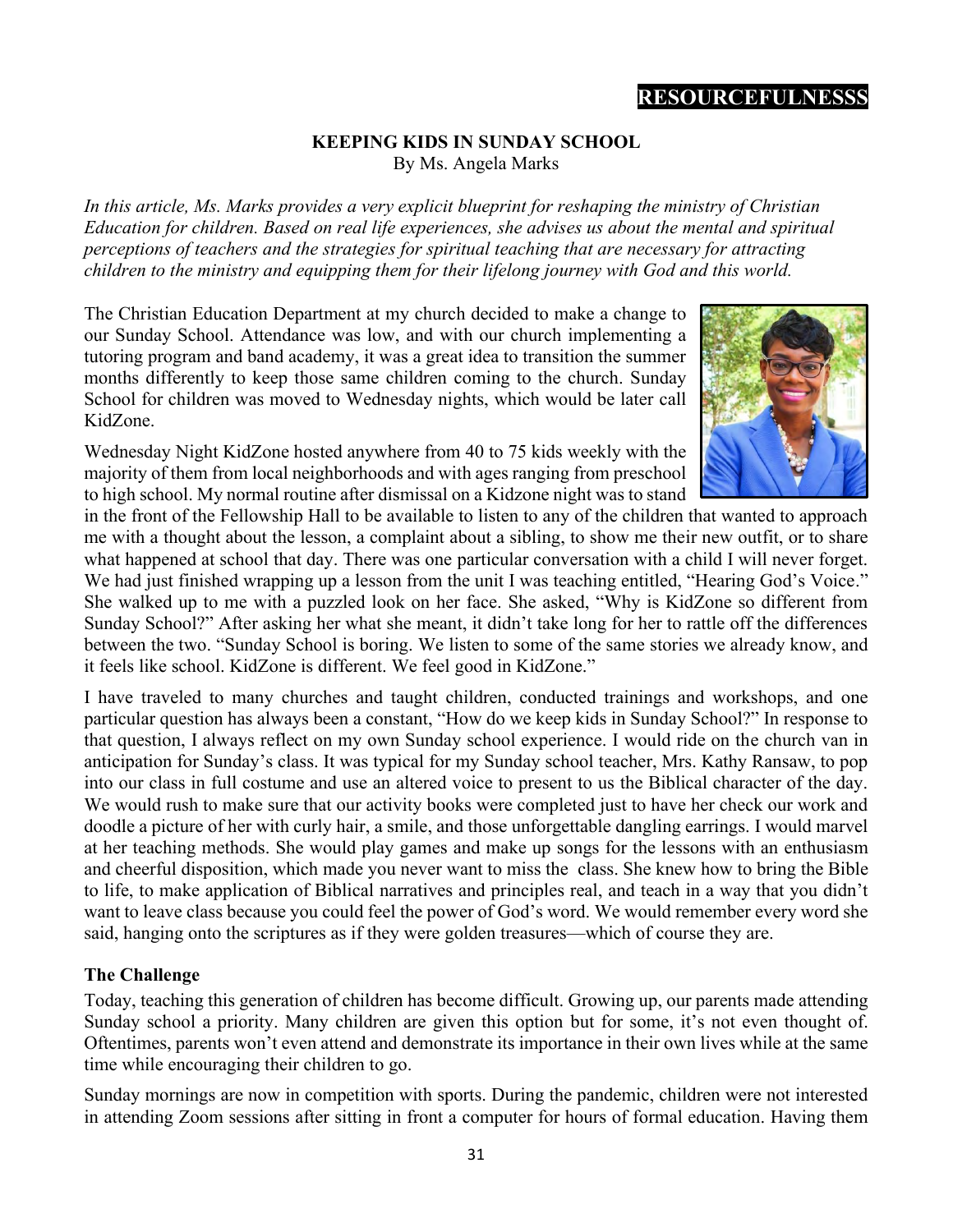view Sunday School over digital outlets like Facebook or YouTube has it challenges because it is so easy for them to switch to a child making slime or giving toy reviews.

I believe the major challenge in Sunday School is keeping the attention of children. In a digital world with so many distractions, our children are getting bored easily with Sunday School. Secular movies, cartoons, video games, apps and streaming services have become our competition. If we take a look at the secular world, it has always been several steps ahead of the Church in attracting children's attention. To create shows for children, research is conducted to study trends and what children like. YouTube viewers can attest to what is the latest "thing" our children are interested in. Not only has the world become cunning with the types of shows they create for our children with hidden messages and ideas that do not have a Biblical world view, it also is not leaving any rocks unturned when it comes to topics of gender, sexuality, social justice and the supernatural, which are topics that the Church should be the forefront of discussing.

# **Our Response**

Sometimes, even with high quality curriculum, videos, state of the art facilities and Sunday School Rally Days, we are not successful in keeping our kids in Sunday School. Therefore, it is apparent that we need a deeper solution to solve these problems. What did we do about it?

In KidZone that Wednesday night, that child made a statement that was in effect describing a radical change, "KidZone is different!" What did we do in KidZone to see attendance increase from 10 weekly to 60 to 75?

- 1. *We changed the day.* Sunday School on Wednesday was a hit. Parents and guardians were already coming out for Adult Bible Study, so that made it easier for the transition for children. However, later the Wednesday attendance of children increases so that the adults moved their Bible Study to Thursdays.
- 2. *We changed the name* from Sunday School to KidZone. Be creative. A name change won't take away from the purpose and effectiveness of the ministry.
- 3. *We changed how we taught curriculum*. It was more important for our children to know in their daily lives the voice of God that David served rather than how many stones he picked up to the kill Goliath. "Children can't live on Bible stories alone." They must know His voice as sheep know the voice of their shepherd. (John 10:27-30)
- 4. *We implemented a new teaching model*. We removed the school-teaching model and structured each session with Biblical teaching and application, equipping and activity so that children could use their spiritual gifts, and we included a time of encounter with God's presence.
- 5. *We changed how we viewed children from birth to teen*. We began to see children after the Spirit and not after the flesh. Their ages had no bearing on our view of them. We saw them as our brothers and sisters in Christ. "Children don't have a junior Holy Spirit" became our motto.
- 6. *We let children use their voice*. We placed a microphone at the front and allowed them to share a message or testimony, pray, sing or share what God had placed on their hearts.

Why did we make these changes? Because we know that once children reach thirteen to seventeen years of age, the numbers who continue attending church decrease and that even a smaller number will continue to attend church after high school. If we hadn't changed our methods to capture their hearts by the time they were ten, eleven and twelve years of age, we knew it was possible we would lose them when they reached their teenage years. Because we knew that whatever attitudes and associations our children developed early on regarding God and God's Word, these beliefs would stay with them for a lifetime. *We didn't have time to waste*. It was our mission to seriously disciple the children because the world was not letting up. However, we understood that they were very capable of understanding God's word.

In talking to several of the children, they wanted something more. They were bored and no matter how much fun we tried to make our teaching, it didn't capture their *hearts* until we changed our method. They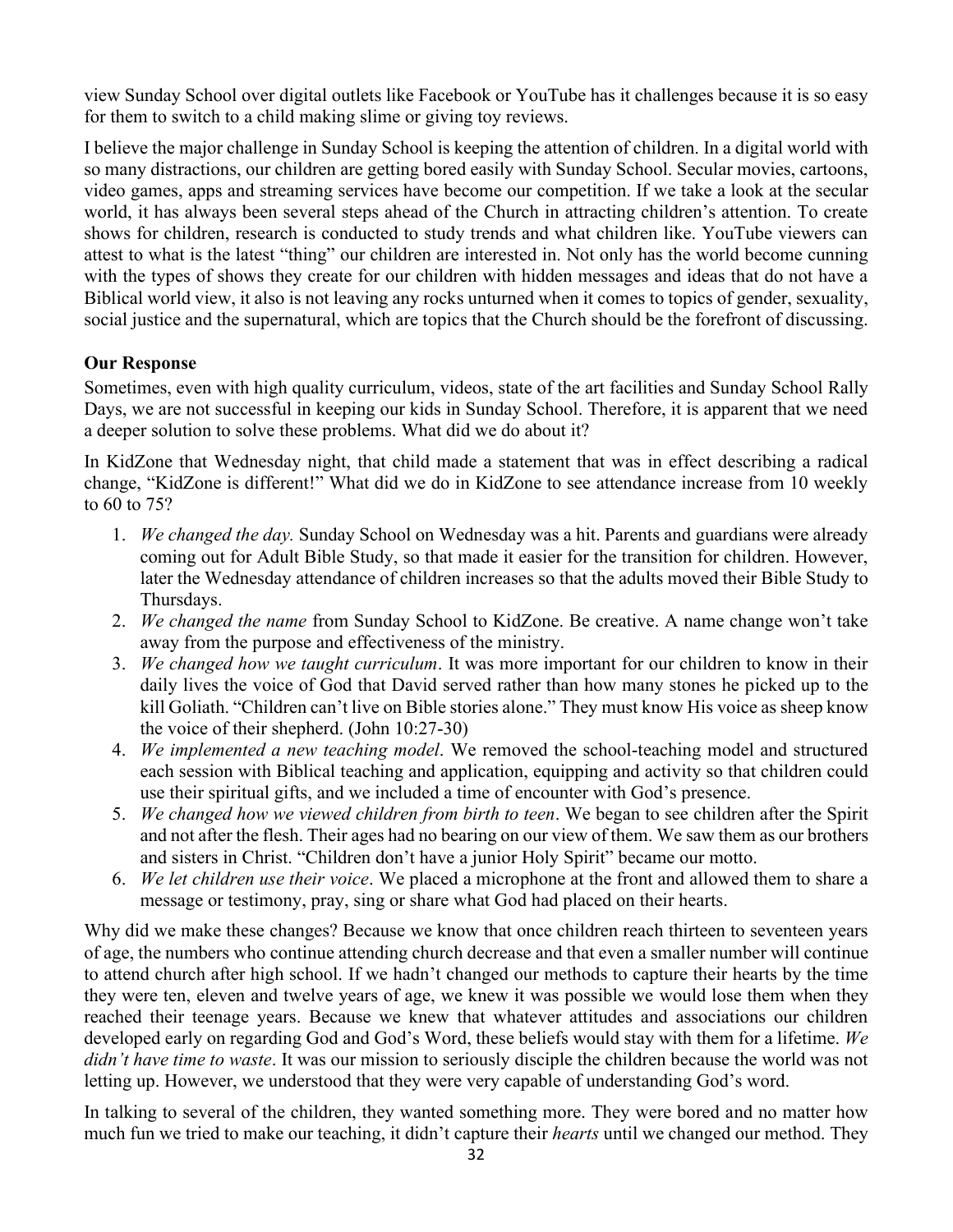didn't want to be forced, bribed, or manipulated into coming to Sunday School. Incentives no longer worked. Feeding them didn't work. *All they needed was to experience and encounter the God they learned about in their own lives and learn how to live out loud their faith no matter what their home or school experiences were like.* For our Christian Education Department, that was enough for us to change the way we did Sunday school aka "KidZone."

### **Where Do You Go from Here?**

Now that we understand what this generation of children need, how do we get there? How do we stop the decline in attendance and increase the hunger for God that will keep our kids coming to our Sunday Schools and inviting their friends? Here are a few suggestions:

- 1. *Change starts with you*. As the Sunday School superintendent, teacher or assistant, the amount of study and care you put into your relationship with God will show how you view Sunday School and your teaching. Kids are smart and they know when you know what you're talking about and when you don't. They know when you believe what you say and when you are just teaching it because you have to. *Your faith must shine through your teaching. Teach because you believe it.*
- 2. *See the children as Christ sees them*. Think about young Jesus in the temple sitting around the leaders teaching and sharing. Think about children in that same way. They are quite capable of learning God's word and even sharing their hearts. Don't underestimate their potential, and don't use their age or behavior as a means to limit them. *See past their flesh and into their spirits.* They need Jesus, give Him to them, and do it with everything you have!
- 3. *Bring the Bible to life*. Teach with and from a Bible. Encourage kids to bring and use Bibles as part of your teaching ( such as games such as scripture races and Bible sword drills). Allow them to stop and ask questions about the Bible as they read. Provide reading plans or bookmarks to the children and reward their progress. Create reading challenges or allow them to act out parts of the scripture. Make the Bible something you and the children *use* and not just something you talk about. Create a quiet time moment where you can talk about things God taught you through the Word.
- 4. *Bring Curriculum to Life*. Be enthusiastic! Enhance your curriculum beyond the pages. Use objects, songs and games to reinforce teaching. Theme and decorate your teaching space based on the lesson. Dress up in character. Use puppets and skits. Have children pre-record videos to use as a segment for teaching , share a testimony/story or tell a joke (this can be an opener to the class). Share the Biblical narrative from the lesson and show emotions that are real. Allow the children to share how they feel.
- 5. *Worship energetically! Be an example!* Get up and dance. Make worship and praise a part of your class. Don't just play a song, engage in the song. Play soft instrumental music during prayer, as you are giving the children the application to "Go & Do" from the word, or as a call to respond to the message. Allow the children to create a playlist of songs they like to use during class. Create that playlist on YouTube and send to families. Share scriptures about praise and the goodness of God, and why we worship him.
- 6. *Involve Parents*. Parents are the main disciple makers for their children. Children show up to Sunday School when parents encourage them. Make sure you are connecting with parents. Sometimes we talk to the children and give them specific messages to give to their parents from us. We should reach out to the parents weekly via telephone and share the lesson for the week and ask them how we can help partner with them to disciple their children at home. Use social media to create reminders, to send home worksheets, and to download graphics to share the lesson. Table talks or devotionals are good for parents to use at home with their children as well. You can create videos to help parents, also.